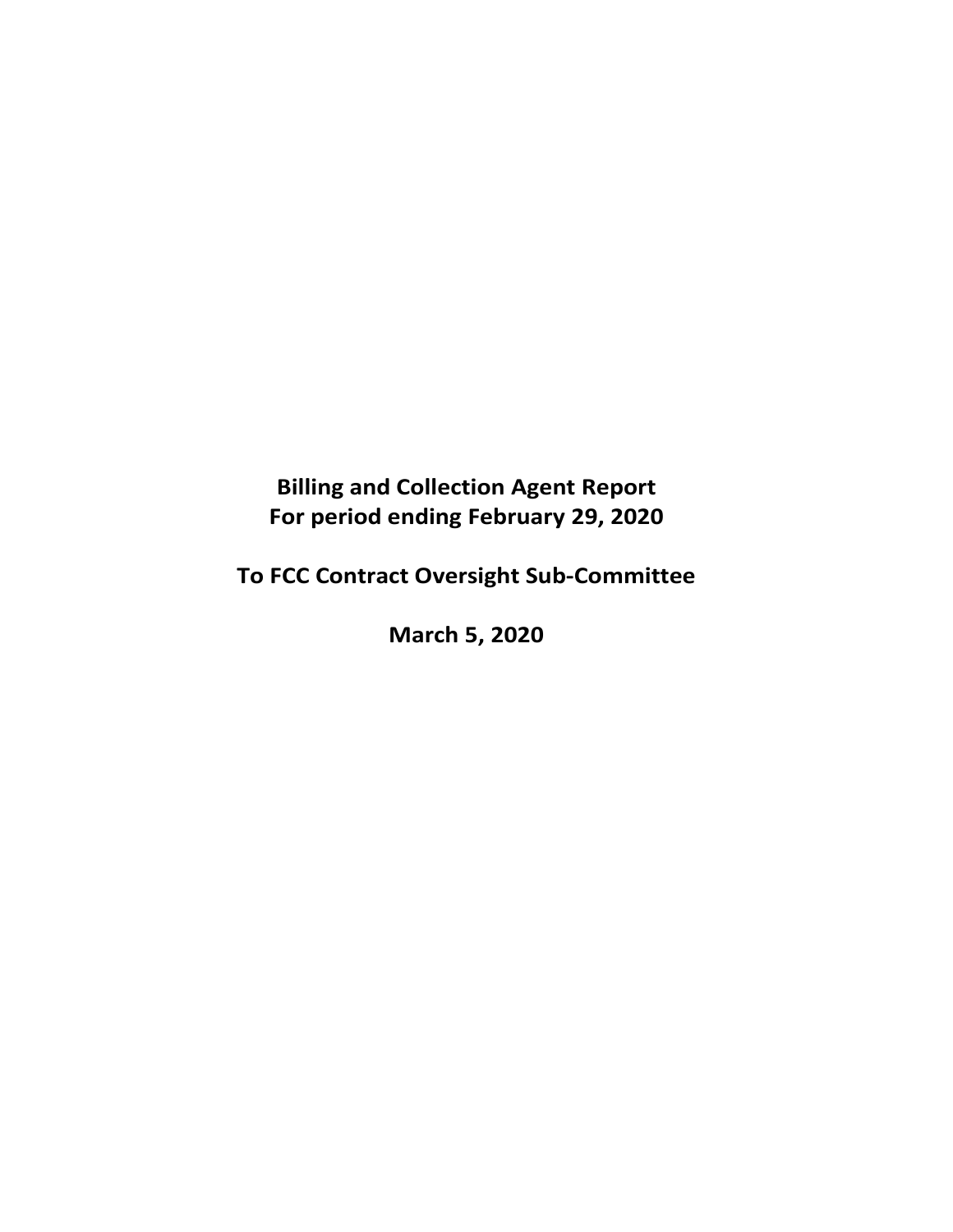# **NANPA FUND STATEMENT OF FINANCIAL POSITION February 29, 2020**

# **Assets**

| Cash in bank                                     |           | \$<br>7,092,307 |
|--------------------------------------------------|-----------|-----------------|
| Receivables                                      |           |                 |
| <b>Receivable from US Carriers</b>               | 7,049     |                 |
| Refunds due back to US Carriers (on Redlight)    | (17, 518) |                 |
| Receivable from Canada                           |           |                 |
| Receivable from Caribbean countries              | 3,660     |                 |
| Receivables forwarded to Treasury for collection | 94,745    |                 |
| Allowance for uncollectible accounts             | (98, 400) | (10, 464)       |
| <b>Total assets</b>                              |           | 7,081,843       |
| Less: Accrued liabilities                        |           |                 |
| Welch LLP                                        | 28,400    |                 |
| <b>SOMOS - NANPA</b>                             | 240,833   |                 |
| SOMOS - Pooling                                  | 314,585   |                 |
| Data Collection Agent - USAC                     | 6,500     |                 |
|                                                  |           | (590, 318)      |
| <b>Fund balance</b>                              |           | 6,491,525<br>S  |
|                                                  |           |                 |

The credit balance of \$17,518 included in the accounts receivable balances due to overpayments from carriers. These balances cannot be refunded because these companies are on red light status.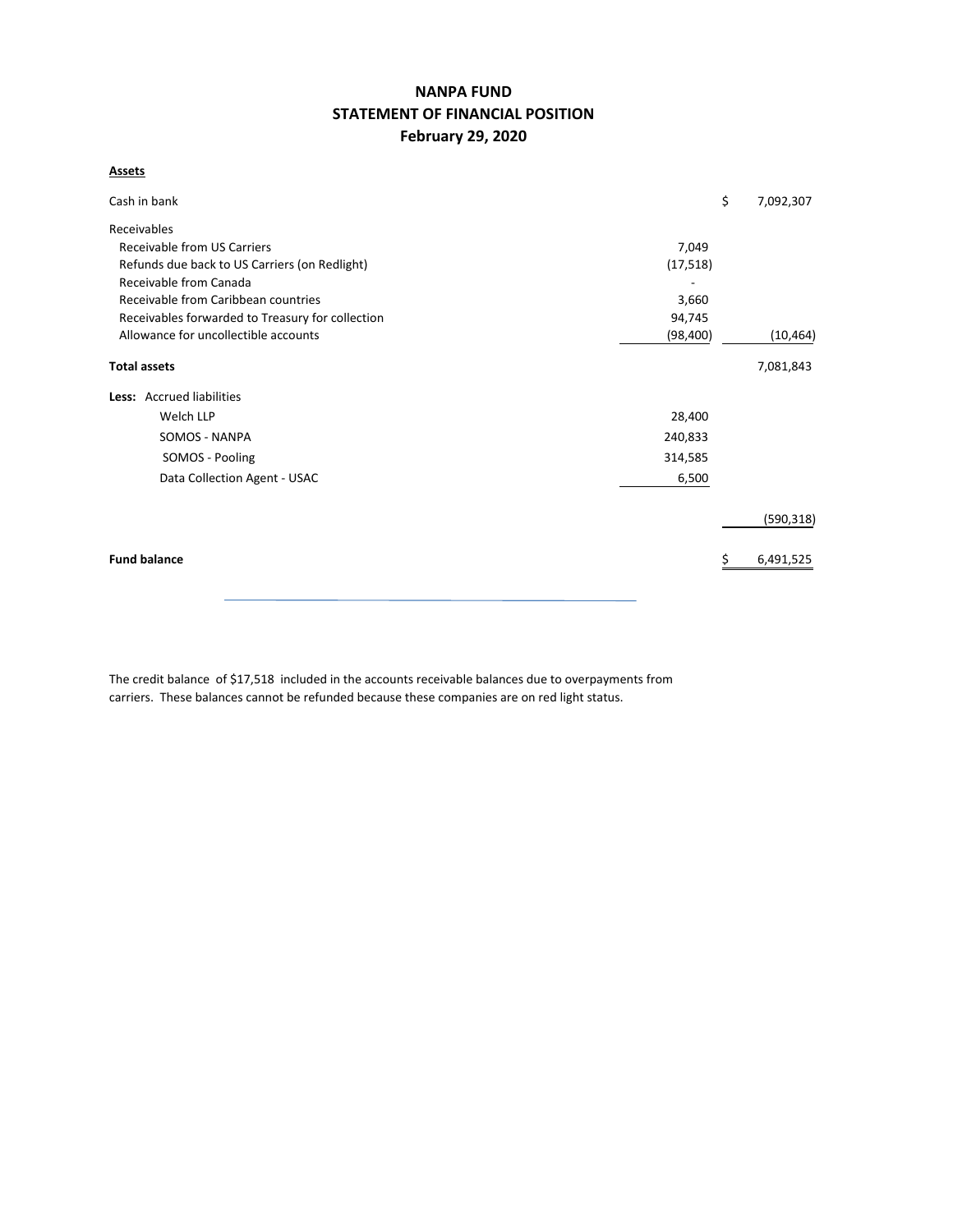# **NANP FUND STATEMENT OF CHANGES IN FUND BALANCE OCTOBER 2019 TO SEPTEMBER 2020**

|                                                                 |        | Actual           |                      |                  |                  |                  | Forecasted       |                  |                  | <b>Variance between</b> |                  |                  |            |                   |                   |                                                |
|-----------------------------------------------------------------|--------|------------------|----------------------|------------------|------------------|------------------|------------------|------------------|------------------|-------------------------|------------------|------------------|------------|-------------------|-------------------|------------------------------------------------|
|                                                                 |        | Oct-19           | <b>Nov-19</b>        | <b>Dec-19</b>    | Jan-20           | Feb-20           | Mar-20           | Apr-20           | May-20           | <b>Jun-20</b>           | <b>Jul-20</b>    | <b>Aug-20</b>    | Sep-20     | <b>Total</b>      | <b>Budget</b>     | forecasted results and<br>budget at Sept 30/20 |
| Revenue                                                         |        |                  |                      |                  |                  |                  |                  |                  |                  |                         |                  |                  |            |                   |                   |                                                |
| <b>International Contributions</b>                              |        |                  |                      |                  |                  |                  |                  |                  |                  |                         |                  |                  |            |                   |                   |                                                |
| Canada                                                          | (1)    | 35,710<br>43,355 | 17,855               | 17,855           | 17,855<br>$\sim$ | 17,855<br>$\sim$ | 17,855<br>$\sim$ | 17,855<br>$\sim$ | 17,855<br>$\sim$ | 17,856                  | 17,856<br>$\sim$ | 17,856<br>$\sim$ |            | 214,263           | 214,263<br>43,355 |                                                |
| Caribbean countries<br><b>Total International Contributions</b> | (1)    | 79,065           | $\sim$ $-$<br>17,855 | $\sim$<br>17,855 | 17,855           | 17,855           | 17,855           | 17,855           | 17,855           | $\sim$<br>17,856        | 17,856           | 17,856           | $\sim$     | 43,355<br>257,618 | 257,618           |                                                |
| Domestic Contributions - US carriers                            | (1)    | 9,607,193        | 163,514              | 163,309          | 164,720          | 166,388          | 164,254          | 164,254          | 164,254          | 164,254                 | 164,254          | 164,254          | $\sim$     | 11,250,648        | 11,178,803        | 71,845                                         |
|                                                                 |        |                  |                      |                  |                  |                  |                  |                  |                  |                         |                  |                  |            |                   |                   |                                                |
| Late filing fees for Form 499A                                  | (2)    | (2,600)          | (100)                | 900              | 600              | (9,600)          | $\sim$           | $\sim$           | $\sim$           | $\sim$                  | $\sim$           | $\sim$           | 80,000     | 69,200            | 80,000            | (10, 800)                                      |
| Interest income                                                 | (3)    | 7,270            | 7,028                | 6,843            | 5,644            | 4,059            | 2,500            | 2,500            | 2,500            | 2,500                   | 2,500            | 2,500            | 2,500      | 48,344            | 30,000            | 18,344                                         |
| <b>Total revenue</b>                                            |        | 9,690,928        | 188,297              | 188,907          | 188,819          | 178,702          | 184,609          | 184,609          | 184,609          | 184,610                 | 184,610          | 184,610          | 82,500     | 11,625,810        | 11,546,421        | 79,389                                         |
| <b>Expenses</b>                                                 |        |                  |                      |                  |                  |                  |                  |                  |                  |                         |                  |                  |            |                   |                   |                                                |
| <b>NANPA Administration - Somos</b>                             | (4)(a) | 240,833          | 240,833              | 242,060          | 240,833          | 240,833          | 243,333          | 243,333          | 243,333          | 243,333                 | 243,333          | 243,333          | 243,333    | 2,908,723         | 2,919,996         | 11,273                                         |
| NANPA Administration - transition costs                         | (4)(b) | $\sim$           | $\sim$               | $\sim$           | $\sim$           |                  |                  |                  |                  |                         |                  | 240,833          | 240,833    | 481,666           | 481,666           |                                                |
| NANPA Administration - Change Order A                           | (4)(c) | $\sim$           | 12,360               | $\sim$           | $\sim$           | $\sim$           |                  |                  |                  |                         |                  |                  |            | 12,360            |                   | (12, 360)                                      |
| 1K Block Pooling - Somos                                        | (5)(a) | 314,585          | 314,585              | 325,192          | 314,585          | 314,585          | 319,585          | 319,585          | 319,585          | 319,585                 | 319,585          | 319,585          | 319,585    | 3,820,627         | 3,835,020         | 14,393                                         |
| 1K Block Pooling - Transition Costs                             | (5)(b) | $\sim$           | $\sim$               | $\sim$           | $\sim$           |                  |                  |                  |                  |                         |                  | 314,585          | 314,585    | 629,170           | 629,170           |                                                |
| 1K Block Pooling - Change Order A                               | (5)(c) | $\sim$           | 59,217               | $\sim$           | $\sim$           |                  |                  |                  |                  |                         |                  |                  |            | 59,217            |                   | (59, 217)                                      |
| <b>Billing and Collection</b>                                   |        |                  |                      |                  |                  |                  |                  |                  |                  |                         |                  |                  |            |                   |                   |                                                |
| Welch LLP                                                       | (6)    | 28,400           | 28,400               | 28,400           | 28,400           | 28,400           | 28,400           | 28,400           | 28,400           | 28,400                  | 28,400           | 28,400           | 28,400     | 340,800           | 340,800           |                                                |
| <b>Data Collection Agent</b>                                    | (7)    | 6,178            | 6,159                | 6,158            | 6,252            | 6,366            | 6,500            | 6,500            | 6,500            | 6,500                   | 6,500            | 6,500            | 6,500      | 76,613            | 78,000            | 1,387                                          |
| <b>Annual Operations Audit</b>                                  | (8)    | $\sim$           | $\sim$               | 49,000           | $\sim$           | $\sim$           | $\sim$           | $\sim$           | $\sim$ $-$       | $\sim 10^{-1}$          | $\sim$           |                  | $\sim$     | 49,000            | 49,000            |                                                |
| <b>Bank Charges</b>                                             | (9)    | 5,073            | 10,356               | 2,506            | 2,290            | 2,214            | 3,167            | 3,167            | 3,167            | 3,166                   | 3,166            | 3,166            | 3,166      | 44,604            | 38,000            | (6,604)                                        |
| Carrier Audits                                                  | (10)   | $\sim$           | $\sim$               | $\sim$           | $\sim$           | $\sim$ $\sim$    | 200,000          | $\sim$           | $\sim$           | $\sim$                  | $\sim$           | $\sim$           | $\sim$     | 200,000           | 200,000           |                                                |
| Bad debt expense                                                | (11)   | 15,680           | (17, 634)            | 4,095            | 3,388            | (5, 124)         | 3,333            | 3,333            | 3,333            | 3,333                   | 3,333            | 3,333            | 3,333      | 23,736            | 40,000            | 16,264                                         |
| <b>Total expenses</b>                                           |        | 610,749          | 654,276              | 657,411          | 595,748          | 587,274          | 804,318          | 604,318          | 604,318          | 604,317                 | 604,317          | 1,159,735        | 1,159,735  | 8,646,516         | 8,611,652         | (34, 864)                                      |
| Net revenue (expenses)                                          |        | 9,080,179        | 465,979)             | 468,504) (       | 406,929)         | 408,572) (       | 619,709)         | 419,709)         | 419,709)         | 419,707) (              | 419,707)         | 975,125) (       | 1,077,235) | 2,979,294         | 2,934,769         | 44,525                                         |
| <b>Opening fund balance</b>                                     |        | 838,670)         | 8,241,509            | 7,775,530        | 7,307,026        | 6,900,097        | 6,491,525        | 5,871,816        | 5,452,107        | 5,032,398               | 4,612,691        | 4,192,984        | 3,217,859  | 838,670)          | 934,769)          | 96,099                                         |
| <b>Closing fund balance</b>                                     |        | 8,241,509        | 7,775,530            | 7,307,026        | 6,900,097        | 6,491,525        | 5,871,816        | 5,452,107        | 5,032,398        | 4,612,691               | 4,192,984        | 3,217,859        | 2,140,624  | 2,140,624         | 2,000,000         | 140,624                                        |
| Fund balance makeup:                                            |        |                  |                      |                  |                  |                  |                  |                  |                  |                         |                  |                  |            |                   |                   |                                                |
| Contingency                                                     |        | 2,000,000        | 2,000,000            | 2,000,000        | 2,000,000        | 2,000,000        | 2,000,000        | 2,000,000        | 2,000,000        | 2,000,000               | 2,000,000        | 2,000,000        | 2,000,000  | 2,000,000         | 2,000,000         |                                                |
| Surplus (deficit)                                               |        | 6,241,509        | 5,775,530            | 5,307,026        | 4,900,097        | 4,491,525        | 3,871,816        | 3,452,107        | 3,032,398        | 2,612,691               | 2,192,984        | 1,217,859        | 140,624    | 140,624           |                   |                                                |
|                                                                 |        | 8,241,509        | 7,775,530            | 7,307,026        | 6.900.097        | 6,491,525        | 5,871,816        | 5,452,107        | 5,032,398        | 4,612,691               | 4,192,984        | 3,217,859        | 2,140,624  | 2,140,624         | 2,000,000         |                                                |

**(1)** The US carrier contributions for the period from October 2019 to September 2020 and the International contributions are based upon actual billings.

#### **Assumptions: Reconciliation of actual to budget**

| (1) The US carrier contributions for the period from October 2019 to September 2020 and the International contributions are based upon actual billings.                                    | Budgeted fund balance at September 30, 2020 - contingency         | 2,000,000 |
|--------------------------------------------------------------------------------------------------------------------------------------------------------------------------------------------|-------------------------------------------------------------------|-----------|
| (2) These fees represent the \$100 late filing fee charged to those companies that do not file the Form 499A by the due date.                                                              | Increase in opening fund balance between budget period and actual | 96,099    |
| (3) Interest income is based on actual amounts received.                                                                                                                                   | Additional billings over estimate from budget                     | 71,845    |
| (4)(a) The NANPA Administration contract with Somos expires Oct 31/19. The contract was extended on the same terms for another 6 month period with two 3 month extension options.          | Late filing fees (reversal) for Form 499A                         | (10, 800) |
| (4)(b) This is an additional two months of Somos NANPA Administration transitional costs if a new administrator is awarded.                                                                | Underestimate of interest earned to date compared to budget       | 18,344    |
| (4)(c) Change Order to combine the Central Office Code Assignment Guidelines and Thousands Block Administration Guidelines into one document                                               | Somos - NANPA Administration - adjustment to actual from budget   | 11,273    |
| (5)(a)The 1K Block Pooling Administration contract with Somos expire Oct 31/19. The contract was extended on the same terms for another 6 month period with two 3 month extension options. | Somos - Pooling - adjustment to actual from budget                | 14,393    |
| (5)(b) This is an additional two months of Somos 1K Block Pooling transitional costs if a new administrator is awarded as budgeted.                                                        | Somos - NANPA Administration Change Order A                       | (12, 360) |
| (5)(c) Change Order to combine the Central Office Code Assignment Guidelines and Thousands Block Administration Guidelines into one document                                               | Somos - Pooling Change Order A                                    | (59, 217) |
| (6) The cost of B&C Agent is based on the contract with Welch LLP                                                                                                                          | Data Collection fees - Adjustment to actual from budget           | 1,387     |
| (7) The expense for the Data Collection Agent is based on an allocation of costs by USAC.                                                                                                  | Bad debts - Adjustment to actual from budget                      | 16,264    |
| (8) The expense for the annual operations audit performed by Ernst & Young LLP is based on the quote given.                                                                                | Carrier audits that will not be performed                         |           |
| (9) Bank fees are an expense to the Fund.                                                                                                                                                  | Bank fees - Variance between actual and budget                    | (6,604)   |
| (10) The budget allows \$200,000 for carrier audits.                                                                                                                                       |                                                                   |           |
| (11) The allowance covers all accounts considered potentially uncollectible at February 29, 2020.                                                                                          | Forecasted fund balance at September 30, 2020                     | 2.140.624 |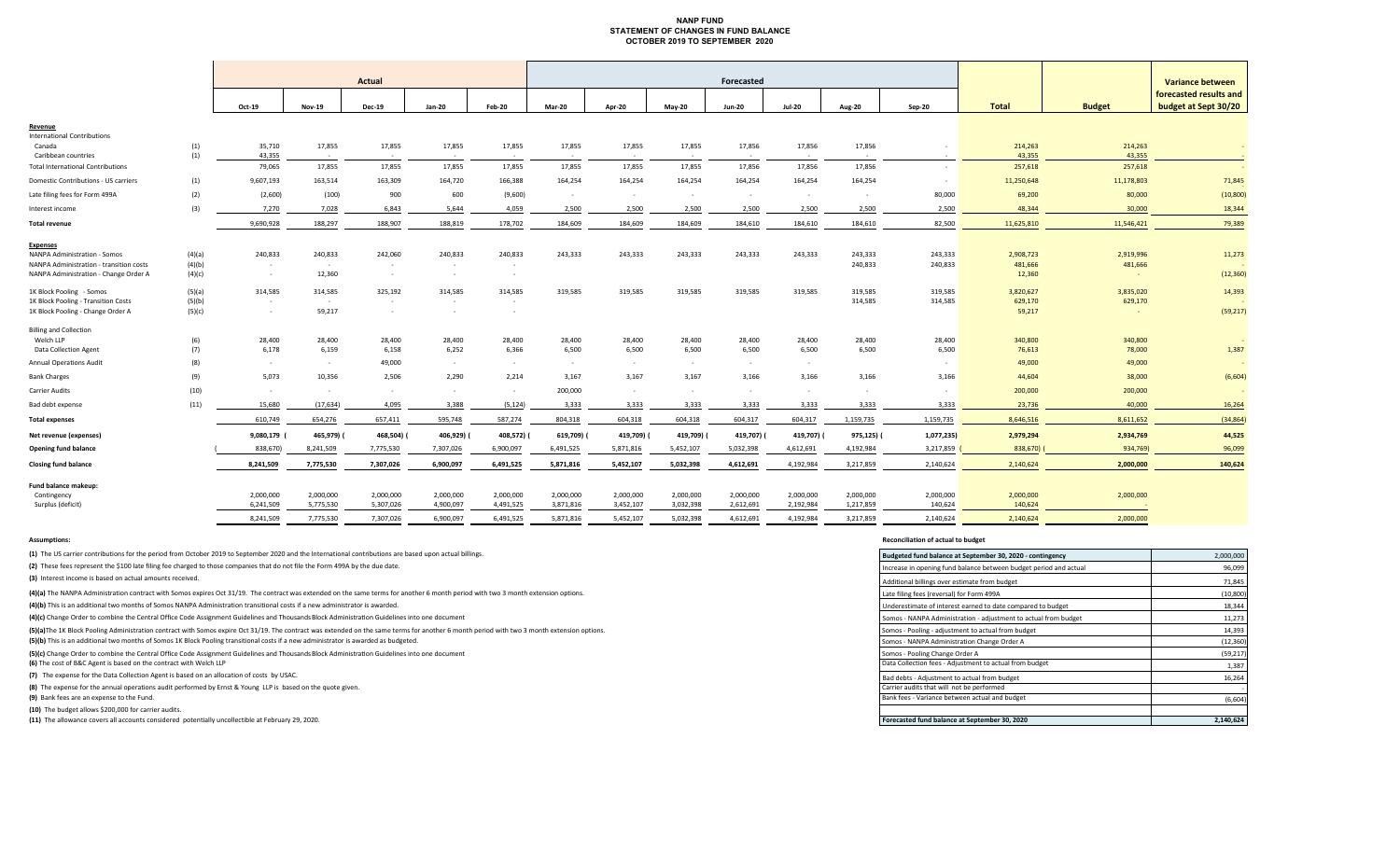# **Deliverables Report**

#### **Distributing invoices**

The monthly invoices for carriers were emailed/mailed on February 12th.

## **Processing Payments**

Payment information from the lockbox service at Bank of America is downloaded on a daily basis. The deposit information is recorded daily.

## **Late/Absent Payments**

Demand notices and statements of account were emailed/mailed on February 13<sup>th</sup> to all carriers with overdue balances. A total of 25 demand notices and statements of account were sent out. This is comparable to prior month.

# **FCC Red Light Notices**

At a minimum, an updated red light report is posted to the FCC server for processing once a week. When required, additional updates are posted.

## **Helpdesk Queries**

All queries are directed to a helpdesk voicemail inbox or email inbox. The details of the query are documented in an MS Access database including the date, Filer ID, nature of query, name of person making the request, who responded to the query and the resolution date. In February 5 calls and 18 emails were received which is smilar to the prior year. Most queries are about requesting copies of invoices, how to make changes to their email billing address, notification about closing their business, asking what the invoice was for or asking how to make a payment.

#### **Staffing Changes**

There have been no changes to staffing this month.

# **Contract Renewals**

The Billing and Collection Agent contract was awarded to Welch LLP in April 2018. The contract is for a 5-year period from May 1, 2018 to April 30, 2023.

The initial contracts with Somos for the NANPA Administration and 1K Pooling contracts covered the period from November 1, 2018 to October 31, 2019. The contracts were extended for an additional 6 months with two 3-month extension options under the same terms.

# **Status of Audits**

**FCC Audit:** The FCC audit is completed for fiscal 2019.

**Independent Audit:** The independent audit by Ernst & Young LLP of the financial statements and specified procedures commenced in November. The financial statement audit report was issued December 13, 2019. The specified procedures audit report was issued January 13, 2020.

**IPERIA:** A kick-off meeting was held in November with the FCC and the auditors. Documentation requested by the auditors in December with a due date of December 23, 2019 was submitted December 16, 2019. Ongoing biweekly meetings attended as required.

## **Deliverable Reports Submission Dates**

**Monthly SSF 224 repor**t - submitted March 3, 2020 **Quarterly Report on Fund Performance and Statement of Financial Positio**n - submitted January 8, 2020 **Quarterly Crosswalk reporting package** - submitted January 8, 2020 **Treasury Report on Receivables** - submitted January 17, 2020 **January COSC report** - submitted February 7, 2020

#### **Accounts Receivable**

In February \$301.49 was received from Treasury for debts collected.

At the end of February there are 440 out of the 6040 invoices issued in September still outstanding, representing \$51,792.29. Payment for these invoices was due October 15, 2019. Invoices still unpaid at January 9, 2020 were sent to Treasury for collections. The number of invoices outstanding is less than in the prior year at the same date (at February 28, 2019 there were 557 invoices outstanding totalling \$56,152.99).